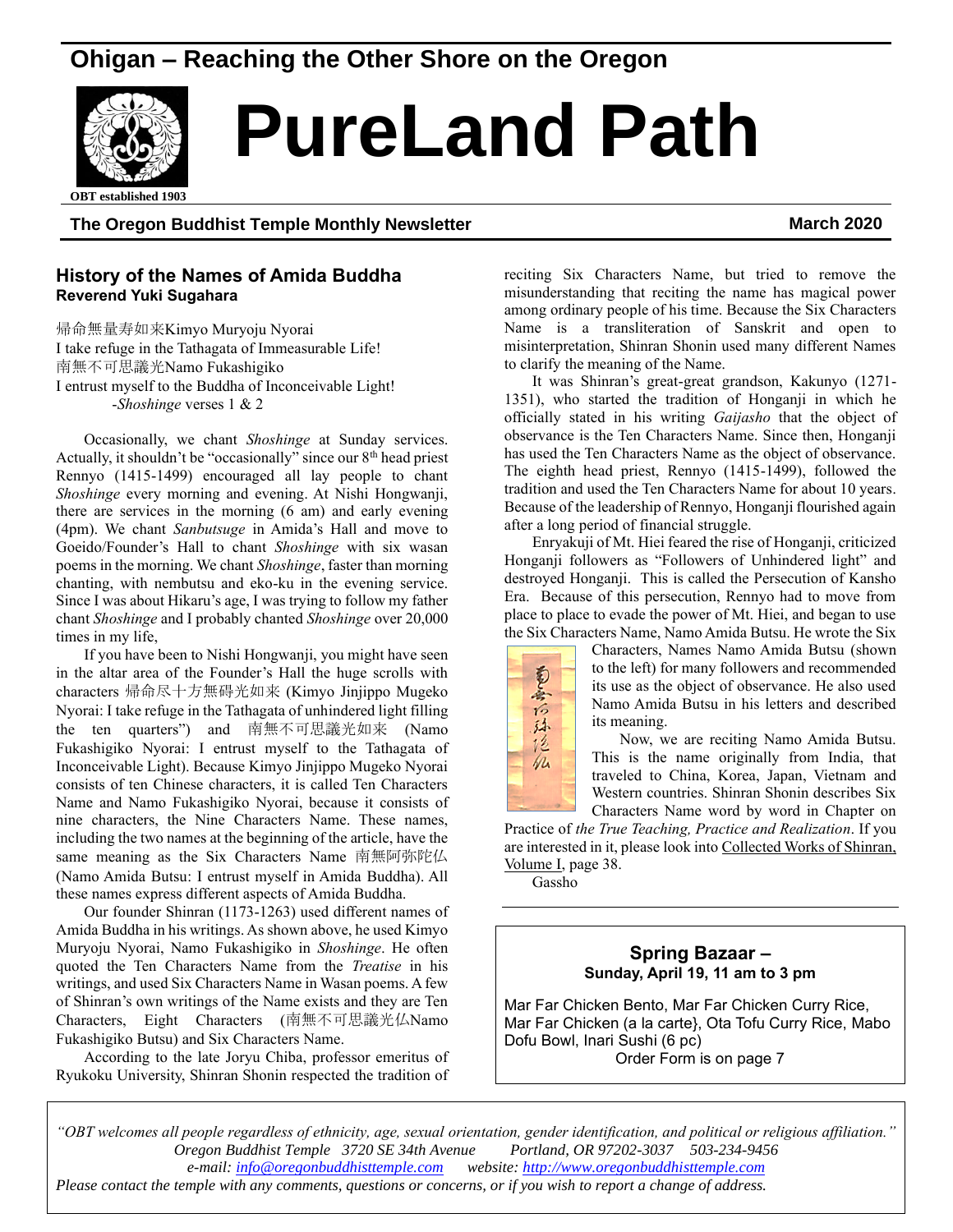|                                                                                                                                                                                                    |                                                   | <b>2020 Memorial Services</b>                             |                                                      |  |  |  |  |  |
|----------------------------------------------------------------------------------------------------------------------------------------------------------------------------------------------------|---------------------------------------------------|-----------------------------------------------------------|------------------------------------------------------|--|--|--|--|--|
| Year<br><b>Of Passing</b><br>2019<br>2018<br>2013<br>2008                                                                                                                                          | Memorial<br>1 Year<br>3 Year<br>7 Year<br>13 Year | Year<br><b>Of Passing</b><br>2004<br>1996<br>1988<br>1971 | Memorial<br>17 Year<br>25 Year<br>33 Year<br>50 Year |  |  |  |  |  |
| If you would like to schedule a memorial service for<br>loved ones or ancestors, please make arrangements<br>with Rev. Sugahara at 916-834-7350 or<br>vsobtporland06012017@oregonbuddhisttempl.com |                                                   |                                                           |                                                      |  |  |  |  |  |

## **Home Visits**

Rev. Yuki has been visiting members who are unable to or have difficulty coming to the temple. If you or a family member would like Rev. Yuki to visit you, please contact him at 916- 834-7350.

# **March Shotsuki Hoyo**

This is a monthly memorial service to honor and remember those loved ones who passed away during the month of March. The Shotsuki-Hoyo service will be held at the March 8th Sunday service at 10 am. Please join us and offer incense in memory of your relative(s) or friends.

Listed below are the names of those who passed away starting from 1950. Oregon Buddhist Temple has records from 1904. Names of deceased prior to 1950 are added if requested. If a name is missing or incorrect, please notify Jean Matsumoto, Etsu Osaki, or the temple.

| Abe, Chozo 3/26/1962                | Kuranishi, Torakazu 3/12/1956 | Saito, Hisako 3/25/2002 *           |
|-------------------------------------|-------------------------------|-------------------------------------|
| Ando, Michael Allyn Noboru 3/8/2018 | Kurata, Toraichi 3/12/1956    | Sakurai, Chiyoko 3/11/1986 *        |
| Aoki, George Shigeru 3/8/1986       | Kuribayashi, Tatsuko 3/8/2011 | Sanjo, Iki 3/26/1970                |
| Choi, Wonchoon 3/6/1966             | Maeda, Yaeko 3/23/1986 *      | Sasaki, Ojiro Art 3/27/2004         |
| Dilley, Masako 3/23/1991            | Masuoka, Mathew M 3/20/1998   | Sato, Sueno 3/12/1980               |
| Feingold, Ben 3/22/1982             | Matsunaga, Henry 3/10/1985    | Serikaku, Beatrice 3/31/1999        |
| Fujita, Haru 3/7/1999 *             | Mishiro, Iki 3/1970 *         | Shiogi, Sadaji 3/14/1975            |
| Hamada, Hana 3/9/1993 *             | Miura, Hitoshi 3/18/1975      | Shiraishi, Joe 3/6/2005             |
| Hara, Eijiro 3/16/1959              | Mizote, Wataru 3/4/1962       | Shiraishi, Yutaka 3/19/1996         |
| Hariya, Shinichi 3/9/1955           | Muraki, Makie 3/24/2017       | Takabayashi, Yukino 3/9/1976 *      |
| Haruki, Koji 3/23/1959              | Muramatsu, Kyu 3/31/1966 *    | Takano, Yoshigo 3/7/1963            |
| Hataseki, Taro 3/7/1953             | Naganuma, Sumi 3/1981*        | Takeuchi, Dori Junko 3/22/1976      |
| Higashi, Roy 3/19/1998              | Nakashimada, Leke 3/30/2012   | Takeuchi, Janet Setsuko 3/22/1976   |
| Ikata, Sumiko 3/30/2016 *           | Nakashimada, Mary 3/15/2009 * | Tamura, Kuniji 3/17/2001            |
| Itoyama, Shohachi 3/11/1956         | Nakashimada, Tatsuzo 3/5/1952 | Tanada, Howard Toshikatsu 3/29/1994 |
| Kakishita, Shigeichi 3/1/1993       | Naruki, Koji 3/23/1959        | Tanaka, Toshiko 3/23/2013 *         |
| Kanai, Nancy Hisako 3/12/1987       | Nishida, Gunichi 3/25/1997    | Tanaka, Yutaka 3/10/1962            |
| Kato, Hanjiro 3/27/1955             | Nishimura, Kijyu 3/31/1982 *  | Tsujimura, Tokichi Tom 3/8/1971     |
| Kida, James Keijiro 3/31/1988       | Nunotani, Shinichi 3/9/1955   | Uyesugi, Kazue 3/1974*              |
| Kitagawa, Sada 3/20/1993            | Ochiai, Zenzaburo 3/4/1982    | Uyetake, Shio 3/16/2009             |
| Koike, Chikara 3/10/1986            | Okabayashi, Hatsu 3/19/1968   | Watari, Jack Shizuma 3/19/1999      |
| Koike, Toshiko 3/31/2006 *          | Onishi, Fred 3/1/1982         | Yamada, Frances Yurie 3/26/2015     |
| Kono, Jean Owashi3/3/2015           | Rikiishi, Tameichi 3/30/1964  | Yamada, Senichiro 3/1/1958          |
| Kuranishi, Isao 3/26/1995 *         | Sadamoto, Yoshito G 3/30/2006 | Yamano, Shigetaro 3/6/1978          |
|                                     | Saheki, Akira Cap 3/31/2014   |                                     |
|                                     |                               |                                     |

\* OBWA MEMBER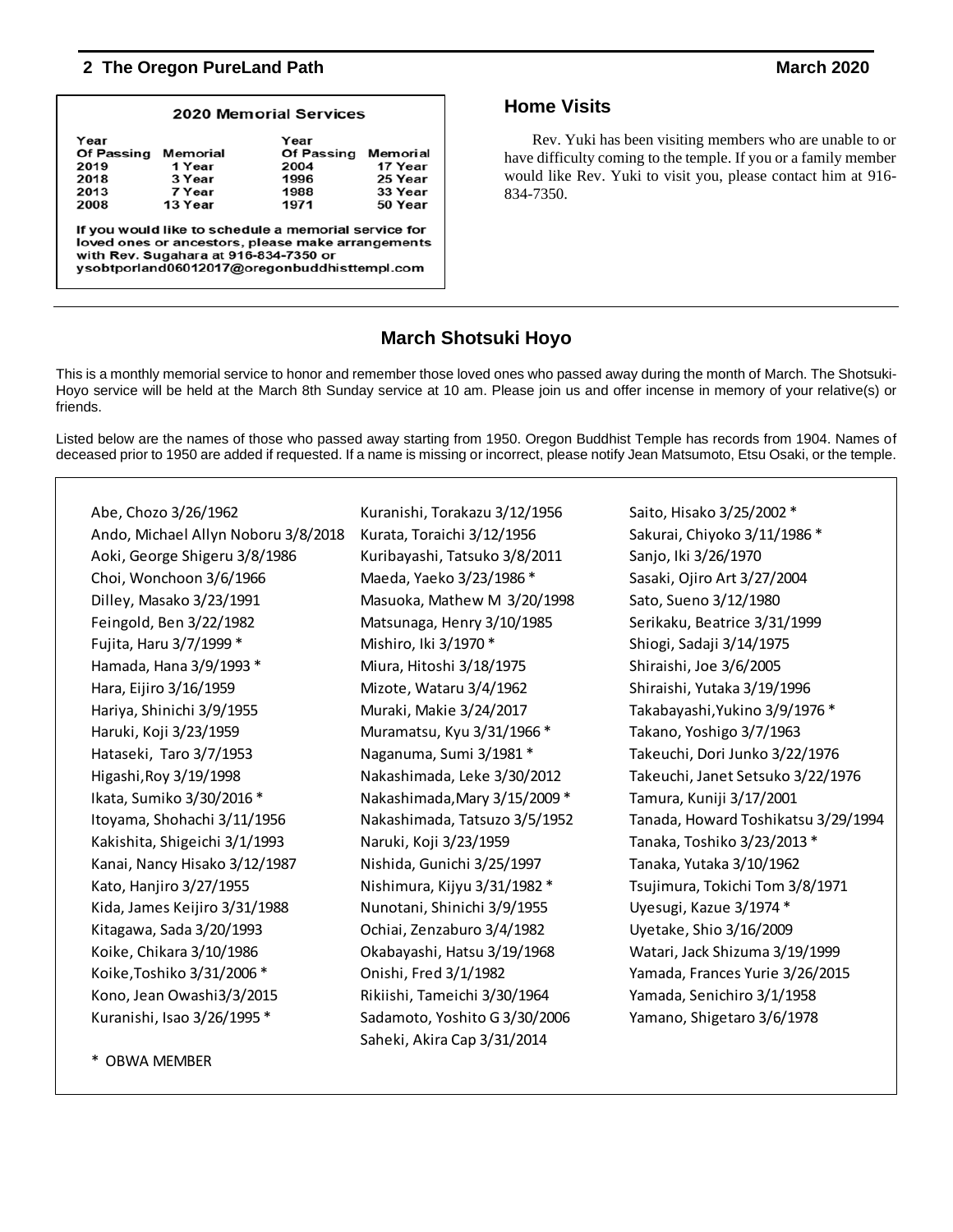#### **President's Column Cathy Yarne, OBT President**

Hello Sangha,

*"Working hard for something we don't care about is called stress; working hard for something we love is called passion." Simon Sinek*

I had the pleasure - yes pleasure, of being one of several members who joined together to make and sell more than 1,100 onigiris. OBT sold these at Mochitsuki. A couple of early birds started early enough so that when several of us arrived at 7am, we were efficiently put to work. Robbie orchestrated this so everything went very smoothly. You would think making this large amount of onigiris would be stressful, but it turned out to be a lot of fun. We even had time to take a short break to enjoy breakfast. At one point there were 3 or 4 groups, each forming onigiris around a big wooden tray of rice. There was cheerful conversations, playful bantering and laughter. The formation of the onigiris went swiftly and we were done before service.

Working together, we had the opportunity to get to know one another a little better. This shared experience was a chance to bond. There was a real sense of pride and camaraderie. The mood in the kitchen reflects the character and spirit of our wonderful Sangha.

At the Annual Meeting I reminded everyone about the mission of OBT: The purpose of OBT is to ensure the Sangha has the facilities, resident minister and resources needed to share the dharma. I'd like to believe that many of you volunteer and work so hard for OBT because you support and believe in the mission of our temple. OBT is one of your passions!

Thank you! Cathy

#### **PLEDGE – February 2020 Alfred Ono, Pledge Chair**

By the time this newsletter arrives at your home, the weather should be getting warmer, the tulips and daffodils will soon be blossoming, and Spring will soon be here. In fact, Ohigan will herald the official start of Spring.

Taxes are not due yet. Summer vacation is still in the planning stage and the holidays are over. This is a time when there are fewer strains on your budget or pocketbook. Consequently, isn't this a great time to make your pledge to Oregon Buddhist Temple for this year?

At the last general meeting, it was noted that the in the last two years, OBT's accounting was in the black. In these last two years your pledges resulted in a record of over \$30,000.00 for each year. I feel that your generosity was a large part of allowing OBT to meet the expenses incurred and still remained with a little money in the treasury Your pledges showed that you supported Oregon Buddhist Temple and its mission.

Therefore, in this quiet time of the year before the busy and, at times, expensive parts of the year, I would encourage the giving of your pledge now to show your support of the Oregon Buddhist Temple. By your writing that check for a generous amount or by starting monthly or quarterly pledge payments, OBT can again meet its needs to maintain the temple building and to support our having our resident minister, Rev Sugahara, who continues inspiring us with his presentation of the Dharma. By meeting these needs, OBT can continue to have services, memorials and other special events in each of our lives.

You will find a pledge form enclosed in this newsletter. Thank you for your show of support for Oregon Buddhist Temple Hands together,

Alfred Ono

#### **Oregon Buddhist Women's Association Etsu Osaki**

Oregon Buddhist Women's Association had a nice gettogether at Super King Buffet on Feb 1st to celebrate the New Year, photo on page 6. Discussed at the meeting were as follows:

- Robbi Ando led a crew to make different kinds of omusubi for the JACL Mochitsuki at Portland State Univ. They sold out.
- There will be craft tables at the Convention and OBWA will have one..
- After the lunch Pat Hokama led us in some games that were much fun.
- We have five new members . They are Mary Gedrose, Nadine Nakagawa, Jeanette Hager, Linda Yogi and Norma Gambrel. We welcome them.
- OBWA was in charge of the Lady Kujo/Ohtani service on Feb 16. We say "thanks" to Kiyomi Dickinson who always heads the food preparation for all the special events.

The next meeting will be March 21 at 10 am to be preceded by Rajio Taiso at 9:45 am.

Next month's reporter is Marilyn Achterman.

### **Thank you, OBWA Members and Friends Jayne Ichikawa**

The OBWA board asked its members to donate canned goods/non-perishables for the National Backpack programs. The response was overwhelming! I took all the donated items to Templeton School in Tigard where I formerly taught. Because of the generosity and caring by the OBWA members and friends, the needy students and their families will be provided with healthy, ample meals for many weeks. I was told that the Backpack program volunteers were very appreciative and grateful.

#### **Dharma School Ann Shintani**

**Nirvana Day Pet Slide Show** – The Dana class, Mayu and Avery, tried something new and created a pet memorial slide show, and shared it during our Nirvana Day vegetarian potluck, on February. 9<sup>th</sup>. It had over 30 photos and memories of pets we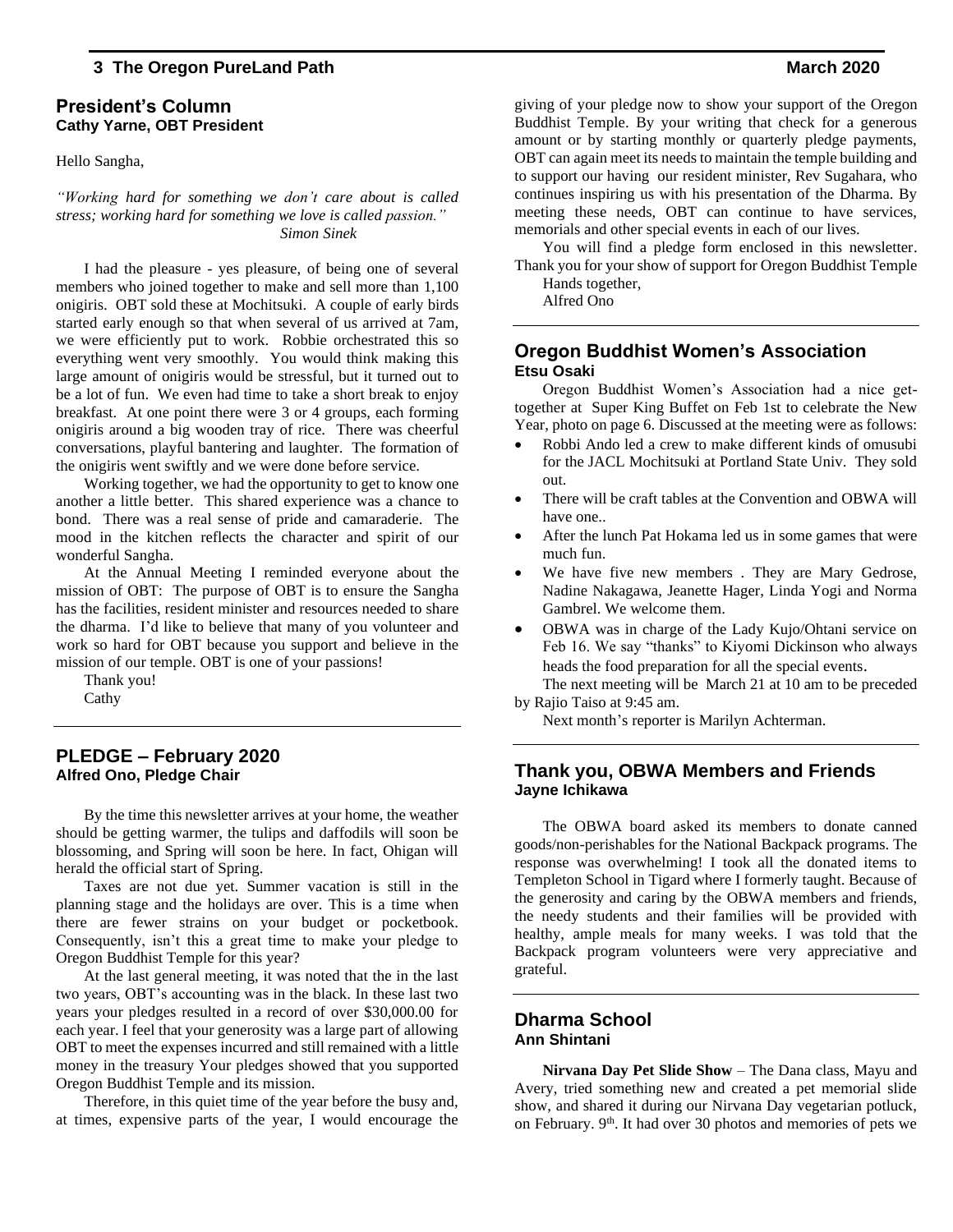have loved and lost over the years... dogs, cats, a rabbit, fishies, and even a duck (selected photos on page 6). These show how animals, although having relatively brief lives, brings so much love, responsibility, protection, and smiles to their humans. Thank you to all who shared about their pet families.

*The article below by Christine White is a second in a series of articles written this year by an OBT board member to help make the board more accessible to temple members.*

#### **Three Treasures Christine White**

Long ago, I asked a Buddhist priest, "When we take refuge in the Three Treasures, what are we seeking refuge from?" His answer, short and to the point was, "Ourselves."

This is certainly true in my life; I'm probably my own worst enemy, either making foolish mistakes or being hypercritical of my actions. I swing back and forth, ending up feeling alienated and alone.

But when I take refuge in the Buddha, I recall the kindness of many Dharma teachers, known & unknown. I remember they took vows to help me become liberated from my suffering and the hurt I cause with my thoughtless behavior.

When I take refuge in the Dharma, I rejoice in the skillful words the teachers of old left to guide us. I'm brought to tears by the beauty of Shinran Shonin's wasan and other chants that allow us to access that wisdom in easily understood words and music. I marvel at the effort our ministers put into writing Dharma talks and newsletter articles and how they do this year after year for our benefit.

When I take refuge in the sangha, I remember that Shakyamuni Buddha once told his attendant Ananda that having excellent companionship wasn't just half of the holy life as Ananda had thought but all of it. Elsewhere he says that by listening to admirable friends, lay people become wise and generous themselves. It indeed has made a difference in my life



to be around our members, who have these qualities in abundance.

I recently purchased a small replica of the statue known as Mikaeri no Amida. The original, made in  $12<sup>th</sup>$  century Japan, is the typical representation except that Amida is looking back over his left shoulder. There are a number of legends about this, but the pose reminds me that I won't be left behind; that I'm grasped, never to be abandoned despite my missteps.

#### **Lotus Circle – March Jean Matsumoto**

Did we miss winter this year – was one day of snow it? Fragrant daphne, colorful crocuses, daffodils, and tulips are blooming in yards in the neighborhoods. Thanks to generous members of OBT's Lotus Circle, and our Flower Toban, we will have beautiful spring altar flowers. Those who donated to honor and remember loved ones in March are:

- March 1 Chieko, Minnie Young, & Dana Kakishita in memory of (imo) their father, Shigeichi; Anonymous imo Fred and Shizuko Onishi; Anonymous imo Zenzaburo & Tamiyo Ochiai and family Nobuko Susaki, Shizuko Okazaki & Kaz
- March 8 -- Rick Shiraishi imo parents Joe & Kaoru and grandparents Takuichi & Umeno Fukumoto; Kevin & Tammy Ando imo their son Michael and grandparents Frank & Sumiko Ando; Jean Takashima imo parents Tokichi & Tomiko Tsujimura; Jerry Koike imo parents Chikara & Toshiko; Janice Okamoto imo parents Henry & Ayame Matsunaga & sisters Jeannie Matsunaga and Nancy Sakuragi
- March  $15$  Diane Onchi imo parents Leke & Mary Nakashimada; May Watari & Duane imo husband/father Jack; Jane Hunt imo parents Yutaka & Kazue Shiraishi
- March 22 Anna Tanada imo husband Howard; Dr Connie Masuoka imo parents Dr Matthew & Nobuko, grandparents Baiichi & Matsuyo & aunt & uncle Masako & Yoshio Urushitani; Takahashi Fujii imo cousin Sakae Ando; Susan Endecott imo mother Toshiko Tanaka; Anonymous imo Hisako Saito and son Norio
- March 29 Joyce Olsen imo parents Art Ojiro & Nami Sasaki and sister Susanne Myers; Setsy Larouche imo father Yoshito George Sadamoto; Alice Kida & Lew & Jean Tomita Family imo father James Keijiro Kida & grandfather Shoemon Nakamura

Are you interested in how the Lotus Circle works? Would you like to join? For any questions, please feel free to call me at 503-280-2463 or e-mail [jamatsumoto@gmail.com](mailto:jamatsumoto@gmail.com)

## **March Toban**

Lisa Anderson Terri-Ann Carroll Jeanette Hager Judy Hittle Denille Mattson Marlene Moro June Shiigi **Stan Shiigi** Jerry Sumoge JoAnn Sumoge

Amy Long Connie Masuoka Elaine Price Atsuko Richards Alice Tano Judy Yamauchi

#### **Spring Bazaar Jenna Yokoyama**

It's Spring Bazaar time! This year's bazaar takes place on Sunday, April 19 from 11am to 3pm. This year will feature everyone's favorite - Mar Far chicken available as a bento, curry, or a la carte. We'll also have inari sushi, vegan curry, and vegan mabo dofu. The dharma school will be hosting a dessert bar.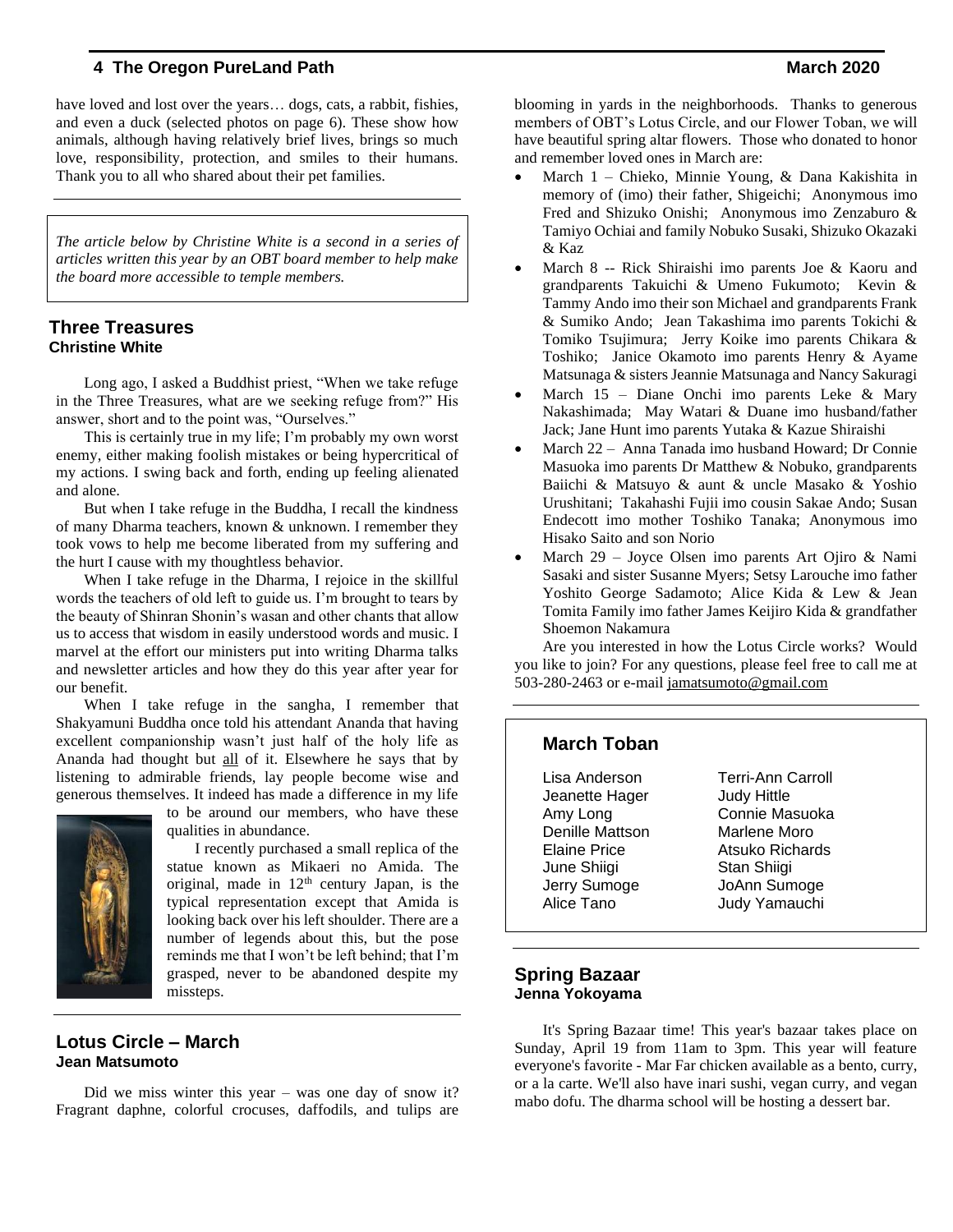Food prep will take place on Saturday, April 18 at 9am. All are invited to help in prep. We always need as many helpers as possible. Help out as you can.

We WILL NOT be printing the usual worklist. Instead, please sign up for a work shift online at [http://bit.ly/OBTbazaar.](http://bit.ly/OBTbazaar)

We hope to see everyone there for this community get together. Thank you for helping make this possible! We hope you enjoy this year's Spring Bazaar!

The order form is on page 7.

#### **Japanese American Graduation Banquet Elaine Yuzuriha**

2020 Japanese American High School Graduates: remember that the Japanese American Community Scholarship Applications are due March 1st, and the Henjyoji Temple Art Award Applications are due March 6th. Please see the Portland JACL website for the applications and more information about qualifications. [\(www.pdxjacl.org\)](http://www.pdxjacl.org/)

*The following is a transcription of a portion of Rev. Henry Adams' presentation at the Hoonko Seminar on Saturday, January 11, in response to the comment "I can accept that 'we all return to Pure Land after our death from whence we came', but have a hard time with the follow-on 'to be with our loved ones who went before us'".*

#### **Reverend Adams' Response**



At the end of the funeral, the sister of the deceased got up to the microphone giving her words of appreciation on behalf of the family and made a very traditional Jodo Shinshu expression of appreciation in which she said that she was so grateful and comforted that her brother had been born into the Pure Land with Amida Buddha where he was able to be

reunited with her parents and with the other deceased brother and she looked forward to joining him in the Pure Land after she died.

Following the service, I was having dinner with the family, Otoki, sitting with her son, the nephew of the deceased, and he had said to me, commenting about his mother's talk about meeting with the family in the Pure Land.

He said to me, that's not the way I understand the Pure Land teaching. To me the Pure Land is an expression of True Reality that goes beyond words, shape and form, and at the end of this life when we're liberated from this limitation of this body, this Samsara, then we enter into this land of Enlightenment, into which all of our previous ancestors have gone forward as well. We're reunited in that sense. So he had this more abstract understanding of the teaching, which fit because he was a Physics professor at a university. And so, he had that understanding.

Now Shinran Shonin talks about two aspects of Pure Land teaching, the Dharma Body of Suchness and the Dharma Body of Compassionate Means.

The Dharma Body of Suchness is this formless, beyond the realm of conception, pure true reality, encountered without any conceptual mediation, just direct Dharma Body.

The Dharma Body of Compassionate Means is the teachings we can relate to, expressed in the following concrete terms. We talk about Pure Land as a destination for birth, at the end of life, a sense of being reunited with great sages of great virtue we often understand as those who have gone before we have.

And Shinran Shonin, in talking about these two aspects, says that they're both absolutely essential. You cannot have just the Dharma Body of Suchness and you cannot have just the Dharma Body of Compassionate Means, but you need both these aspects of the Truth. Both the abstract and the concrete. They're both equally affirmed. And if you look at the way that the mother and the Son lived their lives, while their understanding of the Teaching was perhaps different in a superficial way, the meaning that they took from it, the way they lived, their peace of mind, the efficacy of the Nembutsu to me was the same, that this expression of the Buddha's teaching to speak to each person according to their circumstances, according to their need. And that's the nature of this Other Power of Nembutsu according to Shinran Shonin.

![](_page_4_Picture_19.jpeg)

## **Another Excellent Book in the Library Shinran An Introduction to His Thought By Yoshifumi Ueda and Dennis Hirota**

From page 113-114

"While dharma-body as suchness and dharma-body as compassionate means are inseparable, in addition dharma-body of compassionate means (Amida) manifests a movement in which the formless and timeless enters into form and time in the samsaric world as Amida Buddha's presence to unenlightened beings. The ability to lead beings to the realization of Buddhahood arises from Amida's foundation in suchness or nirvana, but the liberation of all beings requires in addition the capacity to become active in the lives of the ignorant and not simply aid those who are able to purify their own minds. This concept of the formless dharma-body actively approaching unenlightened beings by becoming dharma body of compassionate means is found only in the Pure Land tradition."

![](_page_4_Picture_23.jpeg)

# **Spring Ohigan Service March 15 and River of Fire River of Water**

OBT will be celebrating the Spring Ohigan service on March 15. Ohigan literally means "the other shore", this world of suffering being "this shore", and the world of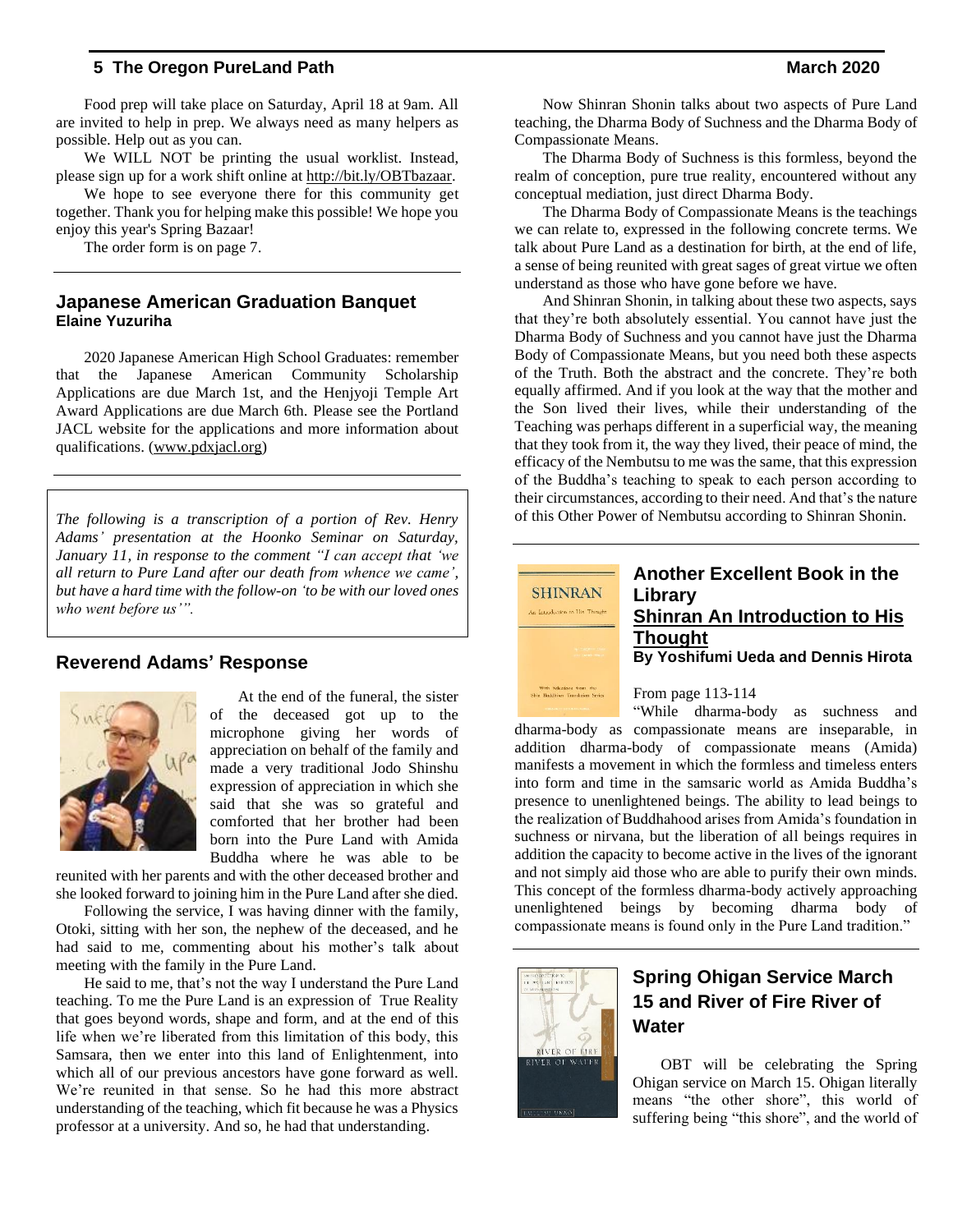enlightenment the "other shore". Ohigan is also derived from the Sanskrit word Paramita and suggests the Six Paramitas or perfections of practicing charity, morality, patience, effort, meditation, and wisdom to reach the other shore.

The observance of Ohigan is a tradition said to have been inspired by Prince Shotoku (574–622), the first great patron of Buddhism in Japan. The holiday is also based on the teachings

and writings of the Chinese scholar and monk Shan-Tao (613– 681), one of the Seven Great Masters, or Seven Patriarchs who helped develop Pure Land Buddhism. Shan-Tao's parable is explained in the prologue of the late Reverend Dr. Taitetsu Unno's book River of Fire River of Water : The book is available in the Temple library.

![](_page_5_Picture_5.jpeg)

## **OBWA members gathered for New Year's Party on February 1, 2020**

## **Nirvana Day Service, February 9, 2020**

![](_page_5_Picture_8.jpeg)

**The service was followed by a vegetarian potluck. Lots of vegetarian dishes were shared**

**A slide show of Sangha pets that crossed the rainbow bridge, compiled by Dharma School students, Mayu and Avery**

![](_page_5_Picture_11.jpeg)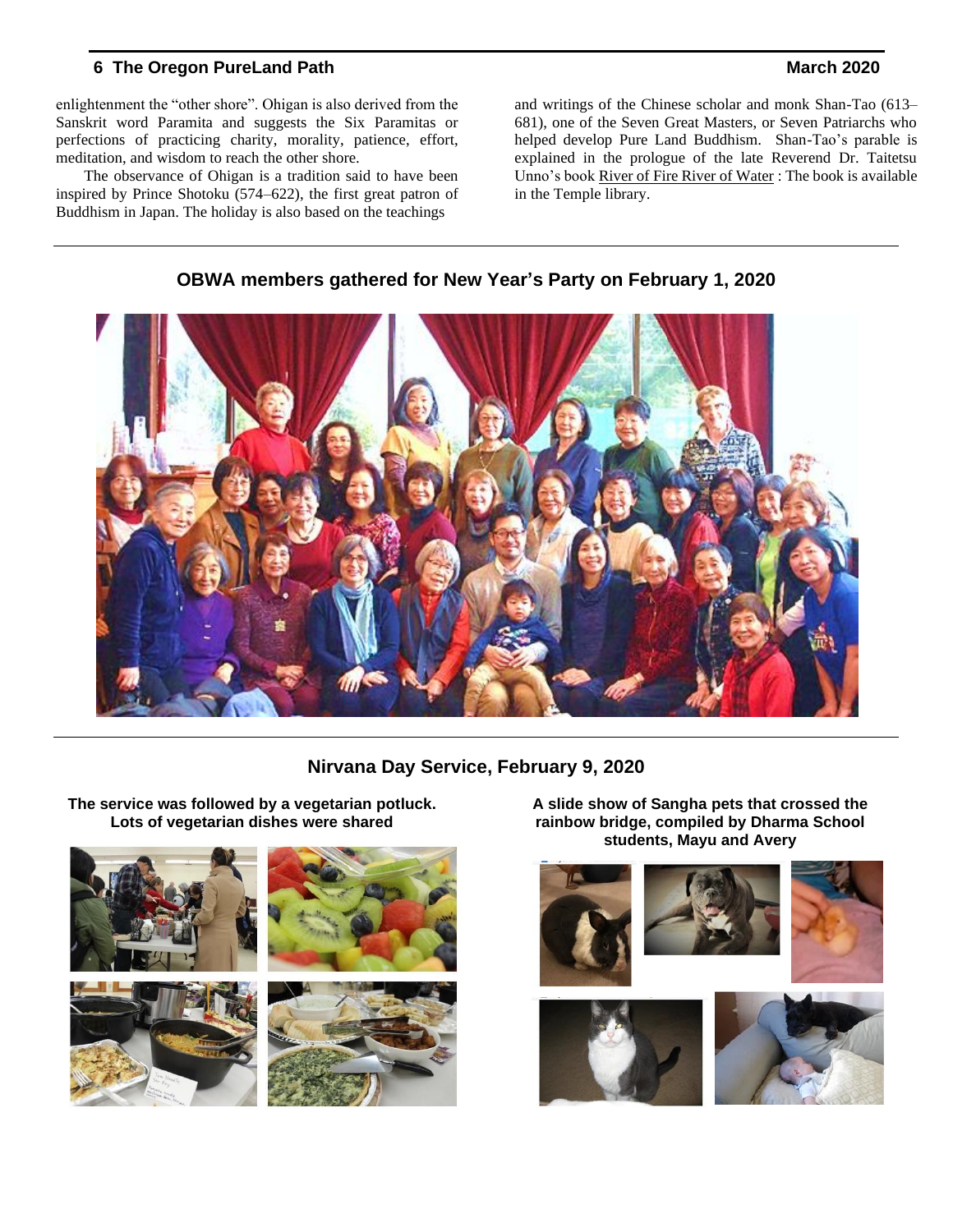ı

|                                | Oregon Buddhist Temple |
|--------------------------------|------------------------|
| Pledge 2020                    |                        |
| "count me in to make a pledge" |                        |
|                                |                        |
|                                |                        |
|                                |                        |
|                                |                        |
|                                |                        |
| One payment___________         |                        |
| Monthly_______________         |                        |
|                                |                        |

| <b>Buddhist</b><br>Temple    |                | Sun, April 19, 2020<br>Pre-Order form<br>Return to OBT by April 15, 2020 | 11am to 3 pm                |        |
|------------------------------|----------------|--------------------------------------------------------------------------|-----------------------------|--------|
| Meat Menu:                   | Price          | Ouantity<br>$($ Eat in $)$                                               | Quantity<br>(Take Out)      | Amount |
| Mar Far Chicken Bento        | \$10           |                                                                          |                             |        |
| Mar Far Chicken Curry Rice   | S <sub>9</sub> |                                                                          |                             |        |
| Mar Far Chicken (a la carte) | \$8            |                                                                          |                             |        |
| Vegan Menu:                  |                |                                                                          |                             |        |
| Ota Tofu Curry Rice          | \$8            |                                                                          |                             |        |
| Mabo Dofu Bowl               | \$8            |                                                                          |                             |        |
| Inari Sushi (6pc)            | \$6            |                                                                          |                             |        |
| Name:                        |                |                                                                          | Total Amount \$             |        |
| Phone:                       |                |                                                                          | Make all checks payable to: |        |
| Email:                       |                | Oregon Buddhist Temple<br>3720 SE 34th Ave<br>Portland, OR 97202         |                             |        |

Questions? Contact us at bazaar@oregonbuddhisttemple.com